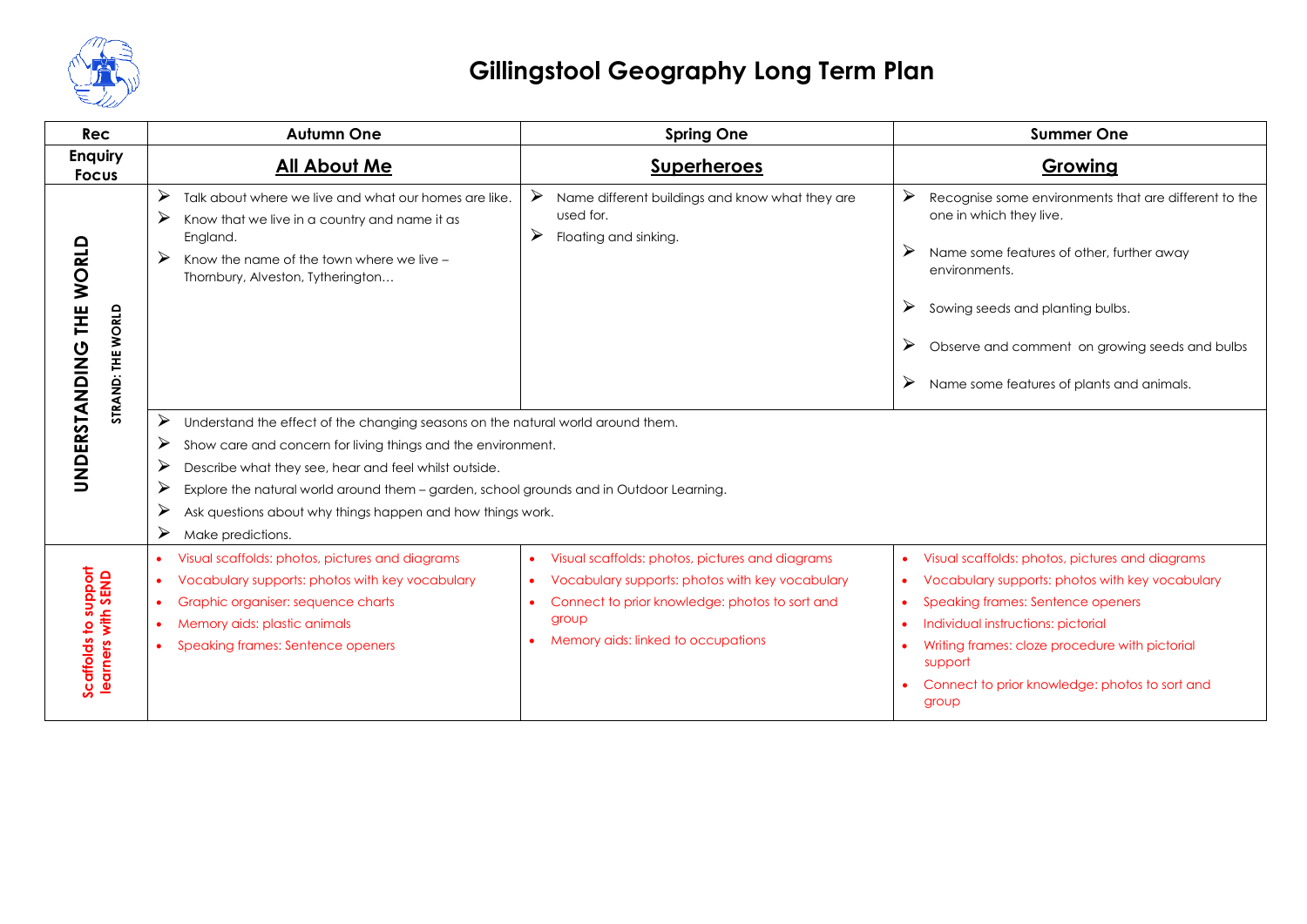

| <b>Rec</b>                                 | <b>Autumn Two</b>                                                                                                                                                                                                                                                                                                                         | <b>Spring Two</b>                                                                                                                                                                                                                                                          | <b>Summer Two</b>                                                                                                                                                                                                                                                                                                                                                                       |  |  |
|--------------------------------------------|-------------------------------------------------------------------------------------------------------------------------------------------------------------------------------------------------------------------------------------------------------------------------------------------------------------------------------------------|----------------------------------------------------------------------------------------------------------------------------------------------------------------------------------------------------------------------------------------------------------------------------|-----------------------------------------------------------------------------------------------------------------------------------------------------------------------------------------------------------------------------------------------------------------------------------------------------------------------------------------------------------------------------------------|--|--|
| <b>Enquiry</b><br><b>Focus</b>             | <b>Celebrations</b>                                                                                                                                                                                                                                                                                                                       | <b>Journeys</b>                                                                                                                                                                                                                                                            | The Farm                                                                                                                                                                                                                                                                                                                                                                                |  |  |
| THE WORLD<br>STRAND: THE WORLD             | ➤<br>Know that there are other countries, other than the<br>UK, and name some.<br>➤<br>Know what the UK looks like on a map.<br>➤<br>Sowing seeds and planting bulbs.<br>➤<br>Understand the effect of the changing seasons on the natural world around them.<br>➤                                                                        | ➤<br>Draw a simple journey/route.<br>➤<br>Make simple maps.<br>$\blacktriangleright$<br>Draw information from a simple map.<br>➤<br>Name some features of the immediate/familiar<br>environment.                                                                           | ⋗<br>Make observations and drawing pictures of animals<br>and plants.<br>➤<br>Know some similarities and differences between the<br>natural world around them and contrasting<br>environments (farm), drawing on their experiences<br>and what has been read in class.<br>➤<br>Recognise some similarities and differences between<br>life in this country and life in other countries. |  |  |
| UNDERSTANDING                              | Show care and concern for living things and the environment.<br>➤<br>Describe what they see, hear and feel whilst outside.<br>➤<br>Explore the natural world around them - garden, school grounds and in Outdoor Learning.<br>➤<br>Ask questions about why things happen and how things work.<br>➤<br>Make predictions.                   |                                                                                                                                                                                                                                                                            |                                                                                                                                                                                                                                                                                                                                                                                         |  |  |
| Scaffolds to support<br>learners with SEND | Visual scaffolds: photos, pictures and diagrams<br>Connect to prior knowledge: photos to sort and<br>group<br>Connect to prior knowledge: chart to map out event<br>with seasons/celebrations<br>Vocabulary supports: photos with key vocabulary<br>٠<br>Graphic organiser: sequence charts/timeline<br>Speaking frames: Sentence openers | Visual scaffolds: photos, pictures and diagrams<br>Vocabulary supports: photos with key vocabulary<br>Sensory models: Velcro map of UK/World<br>$\bullet$<br>Use of IT: audio recording equipment<br>$\bullet$<br>Graphic organiser: sequence charts/timeline<br>$\bullet$ | Connect to prior knowledge: photos to sort and<br>group<br>Speaking frames: Sentence openers<br>Individual instructions: pictorial<br>Writing frames: cloze procedure with pictorial<br>support<br>Use of IT: audio recording equipment                                                                                                                                                 |  |  |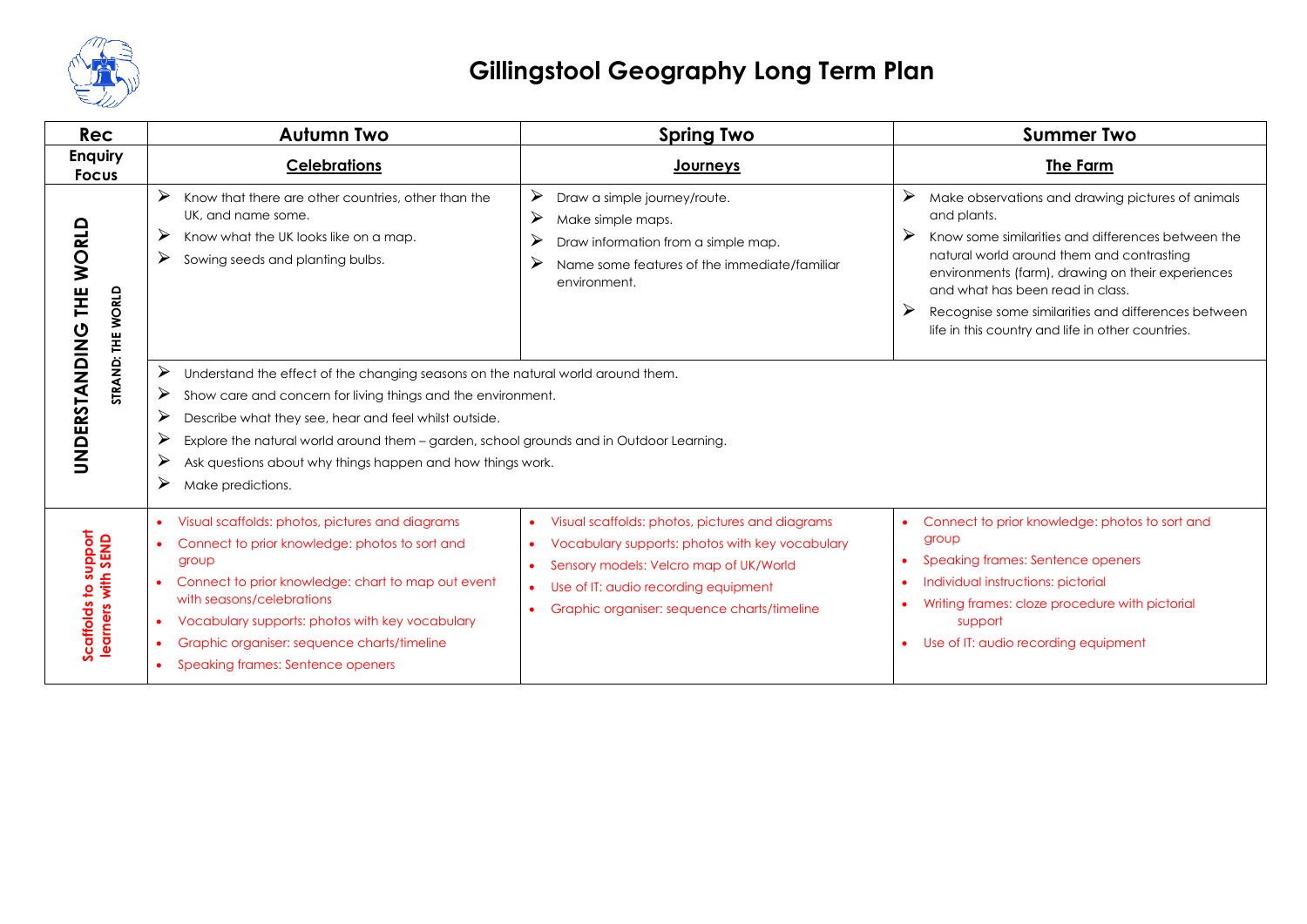

|                                            |   | Autumn                                                                                                                                                                                                                                                                                                                                                                                                                                                                                                                                                                                         | <b>Spring</b>                                                                                                                                                                                                                                                                                                                                                                                                                        | <b>Summer</b>                                                                                                                                                                                                                                                                |
|--------------------------------------------|---|------------------------------------------------------------------------------------------------------------------------------------------------------------------------------------------------------------------------------------------------------------------------------------------------------------------------------------------------------------------------------------------------------------------------------------------------------------------------------------------------------------------------------------------------------------------------------------------------|--------------------------------------------------------------------------------------------------------------------------------------------------------------------------------------------------------------------------------------------------------------------------------------------------------------------------------------------------------------------------------------------------------------------------------------|------------------------------------------------------------------------------------------------------------------------------------------------------------------------------------------------------------------------------------------------------------------------------|
| <b>Enquiry</b><br><b>Focus</b>             |   | <b>Geography: Thornbury/Cardiff</b>                                                                                                                                                                                                                                                                                                                                                                                                                                                                                                                                                            | <b>Local Study: Pioneers</b>                                                                                                                                                                                                                                                                                                                                                                                                         | <b>History: Pirates</b>                                                                                                                                                                                                                                                      |
|                                            |   | geography and begin to use geographical skills, including first-hand observation, to enhance their locational awareness.                                                                                                                                                                                                                                                                                                                                                                                                                                                                       | Pupils should develop knowledge about the world, the United Kingdom and their locality. They should understand basic subject-specific vocabulary relating to human and physical                                                                                                                                                                                                                                                      |                                                                                                                                                                                                                                                                              |
|                                            |   | Pupils should be taught to:                                                                                                                                                                                                                                                                                                                                                                                                                                                                                                                                                                    | Pupils should be taught to:                                                                                                                                                                                                                                                                                                                                                                                                          | Pupils should be taught to:                                                                                                                                                                                                                                                  |
|                                            |   | <b>Locational knowledge</b>                                                                                                                                                                                                                                                                                                                                                                                                                                                                                                                                                                    | <b>Geographical skills and fieldwork</b>                                                                                                                                                                                                                                                                                                                                                                                             | Locational knowledge                                                                                                                                                                                                                                                         |
|                                            |   | • name, locate and identify characteristics of the 4 countries and<br>capital cities of the United Kingdom and its surrounding seas<br>• name and locate local counties and cities of the United Kingdom                                                                                                                                                                                                                                                                                                                                                                                       | use world maps, atlases and globes to identify the<br>$\bullet$<br>United Kingdom and its countries<br>use simple fieldwork and observational skills to study the<br>geography of their school and its grounds and the key<br>human and physical features of its surrounding<br>environment<br>use aerial photographs and plan perspectives to<br>recognise landmarks and basic<br>human and physical features; devise a simple map; | • name, locate and identify characteristics of the 4<br>countries and capital cities of the United Kingdom and its<br>surrounding seas<br>• name and locate the world's 7 continents and 5 oceans<br>· identify physical characteristics including islands and<br>coastlines |
|                                            |   | Place knowledge                                                                                                                                                                                                                                                                                                                                                                                                                                                                                                                                                                                |                                                                                                                                                                                                                                                                                                                                                                                                                                      |                                                                                                                                                                                                                                                                              |
|                                            |   | • understand geographical similarities and differences through<br>studying the human and physical geography of a small area of<br>the United Kingdom                                                                                                                                                                                                                                                                                                                                                                                                                                           |                                                                                                                                                                                                                                                                                                                                                                                                                                      |                                                                                                                                                                                                                                                                              |
|                                            |   | Human and physical geography                                                                                                                                                                                                                                                                                                                                                                                                                                                                                                                                                                   |                                                                                                                                                                                                                                                                                                                                                                                                                                      |                                                                                                                                                                                                                                                                              |
|                                            |   | use basic geographical vocabulary to refer to:                                                                                                                                                                                                                                                                                                                                                                                                                                                                                                                                                 |                                                                                                                                                                                                                                                                                                                                                                                                                                      |                                                                                                                                                                                                                                                                              |
| Year 1/2                                   | ⋖ | • key physical features, including: beach, cliff, coast, forest, hill,<br>mountain, sea, ocean, river, soil, valley, vegetation, season and<br>weather<br>• key human features, including: city, town, village, factory, farm,<br>house, office, port, harbour and shop                                                                                                                                                                                                                                                                                                                        | and use and construct basic symbols in a key                                                                                                                                                                                                                                                                                                                                                                                         |                                                                                                                                                                                                                                                                              |
|                                            |   | Geographical skills and fieldwork                                                                                                                                                                                                                                                                                                                                                                                                                                                                                                                                                              |                                                                                                                                                                                                                                                                                                                                                                                                                                      |                                                                                                                                                                                                                                                                              |
|                                            |   | • use world maps, atlases and globes to identify the United<br>Kingdom and its countries,<br>• use simple compass directions (North, South, East and West) and<br>locational and directional language [for example, near and far;<br>left and right], to describe the location of features and routes on<br>a map<br>• use simple fieldwork and observational skills to study the<br>geography of their school and its grounds and the key human<br>and physical features of its surrounding environment<br>• use aerial photographs and plan perspectives to recognise<br>landmarks and basic |                                                                                                                                                                                                                                                                                                                                                                                                                                      |                                                                                                                                                                                                                                                                              |
| Scaffolds to support<br>learners with SEND |   | • Pre-teaching: vocabulary heads up with pictorial<br>scaffolds<br>. Vocabulary supports: word banks with pictorial cues<br>• Visual scaffolds: photos, pictures and diagrams<br>• Use of IT: audio recording equipment<br>• Memory aids: personalised dictionary<br>• Sensory models: Velcro map of UK/World                                                                                                                                                                                                                                                                                  | • Pre-teaching: vocabulary heads up with pictorial<br>scaffolds<br>. Vocabulary supports: word banks with pictorial cues<br>• Visual scaffolds: photos, pictures and diagrams<br>• Sensory models: Velcro map of UK/World<br>• Success criteria: simplified Steps to Success                                                                                                                                                         | • Pre-teaching: vocabulary heads up with pictorial<br>scaffolds<br>. Vocabulary supports: word banks with pictorial cues<br>• Visual scaffolds: photos, pictures and diagrams<br>• Sensory models: Velcro map of UK/World                                                    |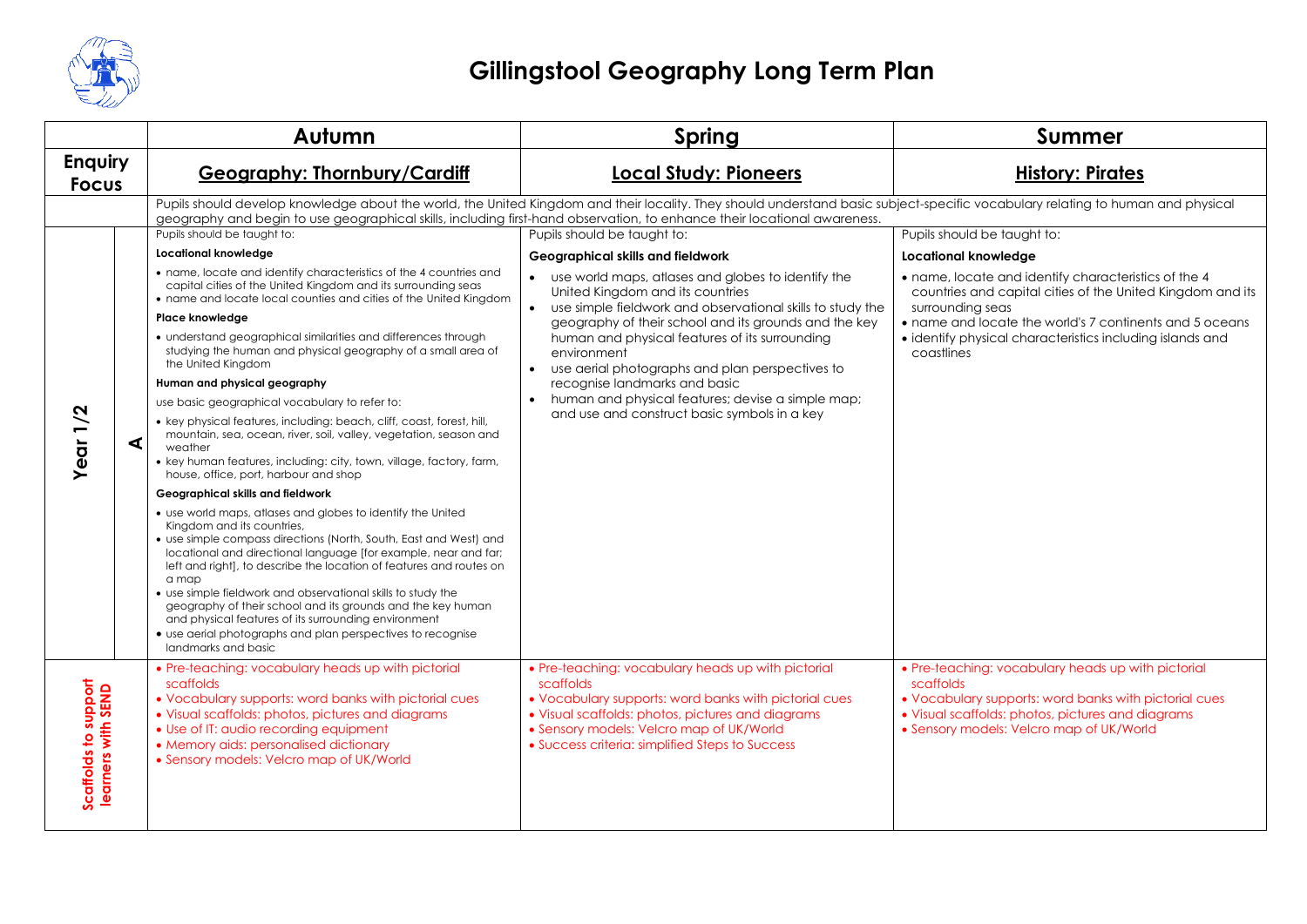

|                                            |   | Autumn                                                                                                                                                                                                                                                                                                                                                                                                                                                                                                                                                                                                                                                                                                                                                                                                                                                                                                                                                                                                                                                                                                                                                                                                                                                                                                                                                     | <b>Spring</b>                                                                                                                                                                                                                                                                                                                                                                                                                                                                                                                                                                                                                                                                                                                                                                                                                                                                                                                                                                                                                                                                                                                                                                                     | <b>Summer</b>                                                                                                                                                                                                                                                                                                                                                                                                                                                                                                                                                                                                              |
|--------------------------------------------|---|------------------------------------------------------------------------------------------------------------------------------------------------------------------------------------------------------------------------------------------------------------------------------------------------------------------------------------------------------------------------------------------------------------------------------------------------------------------------------------------------------------------------------------------------------------------------------------------------------------------------------------------------------------------------------------------------------------------------------------------------------------------------------------------------------------------------------------------------------------------------------------------------------------------------------------------------------------------------------------------------------------------------------------------------------------------------------------------------------------------------------------------------------------------------------------------------------------------------------------------------------------------------------------------------------------------------------------------------------------|---------------------------------------------------------------------------------------------------------------------------------------------------------------------------------------------------------------------------------------------------------------------------------------------------------------------------------------------------------------------------------------------------------------------------------------------------------------------------------------------------------------------------------------------------------------------------------------------------------------------------------------------------------------------------------------------------------------------------------------------------------------------------------------------------------------------------------------------------------------------------------------------------------------------------------------------------------------------------------------------------------------------------------------------------------------------------------------------------------------------------------------------------------------------------------------------------|----------------------------------------------------------------------------------------------------------------------------------------------------------------------------------------------------------------------------------------------------------------------------------------------------------------------------------------------------------------------------------------------------------------------------------------------------------------------------------------------------------------------------------------------------------------------------------------------------------------------------|
| <b>Enquiry</b><br><b>Focus</b>             |   | <b>Geography: Weather</b>                                                                                                                                                                                                                                                                                                                                                                                                                                                                                                                                                                                                                                                                                                                                                                                                                                                                                                                                                                                                                                                                                                                                                                                                                                                                                                                                  | <b>Local Study: Flight</b>                                                                                                                                                                                                                                                                                                                                                                                                                                                                                                                                                                                                                                                                                                                                                                                                                                                                                                                                                                                                                                                                                                                                                                        | <b>History: Castles</b>                                                                                                                                                                                                                                                                                                                                                                                                                                                                                                                                                                                                    |
| Year $1/2$                                 | മ | geography and begin to use geographical skills, including first-hand observation, to enhance their locational awareness.<br>Pupils should be taught to:<br><b>Locational knowledge</b><br>• name and locate the world's 7 continents and 5 oceans<br>Place knowledge<br>· understand geographical similarities and differences<br>through studying the human and physical geography of<br>a small area of the United Kingdom, and of a small area<br>in a contrasting non-European country<br>Human and physical geography<br>• identify seasonal and daily weather patterns in the<br>United Kingdom and the location of hot and cold areas<br>of the world in relation to the Equator and the North and<br>South Poles<br>Geographical skills and fieldwork<br>• use world maps, atlases and globes to identify the United<br>Kingdom and its countries, as well as the countries,<br>continents and oceans studied at this key stage<br>• use simple compass directions (north, south, east and<br>west) and locational and directional language [for<br>example, near and far, left and right], to describe the<br>location of features and routes on a map<br>• use aerial photographs and plan perspectives to<br>recognise landmarks and basic human and physical<br>features; devise a simple map; and use and construct<br>basic symbols in a key | Pupils should develop knowledge about the world, the United Kingdom and their locality. They should understand basic subject-specific vocabulary relating to human and physical<br>Pupils should be taught to:<br><b>Locational knowledge</b><br>• name and locate the world's 7 continents and 5 oceans<br><b>Place knowledge</b><br>• understand geographical similarities and differences<br>through studying the human and physical geography of<br>a small area of the United Kingdom, and of a small area<br>in a contrasting non-European country<br><b>Geographical skills and fieldwork</b><br>• use world maps, atlases and globes to identify the United<br>Kingdom and its countries, as well as the countries,<br>continents and oceans studied at this key stage<br>• use simple compass directions (north, south, east and<br>west) and locational and directional language [for<br>example, near and far, left and right], to describe the<br>location of features and routes on a map<br>• use aerial photographs and plan perspectives to<br>recognise landmarks and basic human and physical<br>features; devise a simple map; and use and construct<br>basic symbols in a key | Pupils should be taught to:<br>Geographical skills and fieldwork<br>Locational knowledge<br>• name, locate and identify characteristics of the four<br>countries and capital cities of the United Kingdom and its<br>surrounding seas<br>• use aerial photographs and plan perspectives to<br>recognise landmarks and basic human and physical<br>features; devise a simple map; and use and construct<br>basic symbols in a key<br>• use simple fieldwork and observational skills to study the<br>geography of their school and its grounds and the key<br>human and physical features of its surrounding<br>environment |
| Scaffolds to support<br>learners with SEND |   | • Pre-teaching: vocabulary heads up with pictorial<br>scaffolds<br>• Vocabulary supports: word banks with pictorial cues<br>• Visual scaffolds: photos, pictures and diagrams<br>• Memory aids: personalised dictionary<br>• Sensory models: Velcro map of UK/World                                                                                                                                                                                                                                                                                                                                                                                                                                                                                                                                                                                                                                                                                                                                                                                                                                                                                                                                                                                                                                                                                        | • Pre-teaching: vocabulary heads up with pictorial<br>scaffolds<br>• Vocabulary supports: word banks with pictorial cues<br>• Visual scaffolds: photos, pictures and diagrams<br>• Memory aids: personalised dictionary, posters<br>• Sensory models: Velcro map of UK/World<br>• Graphic organiser: sequence charts<br>• Writing frames: sentence openers, sentence structures,<br>close procedures.<br>• Memory aids: manipulatives (cubes, counters, number<br>lines, calculators)                                                                                                                                                                                                                                                                                                                                                                                                                                                                                                                                                                                                                                                                                                             | • Pre-teaching: vocabulary heads up with pictorial<br>scaffolds<br>. Vocabulary supports: word banks with pictorial cues<br>• Visual scaffolds: photos, pictures and diagrams<br>• Memory aids: personalised dictionary, posters<br>· Writing frames: sentence openers, sentence structures,<br>close procedures.<br>· Models: 3d models, tactile maps, concrete materials                                                                                                                                                                                                                                                 |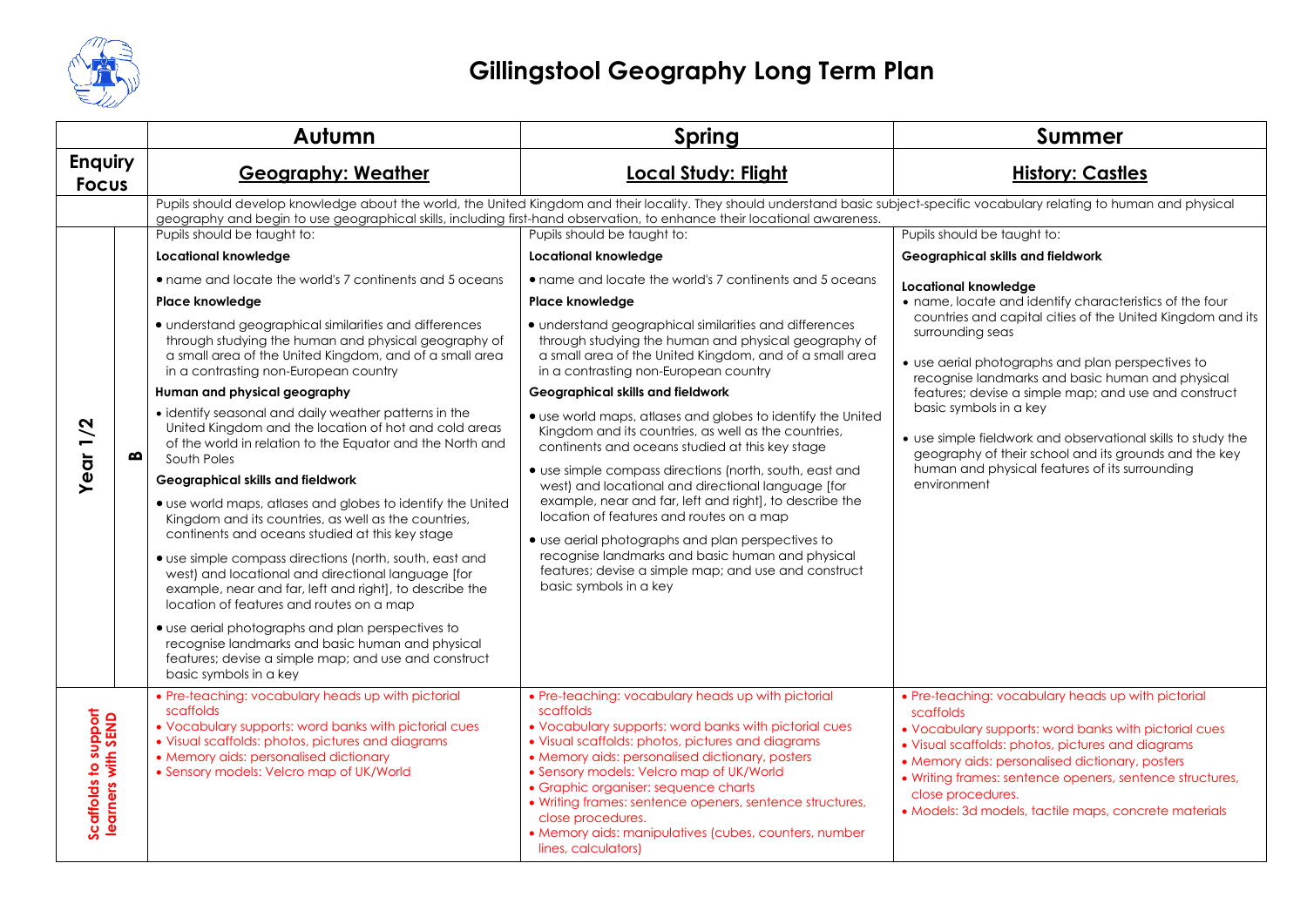

|                                            |   | Autumn                                                                                                                                                                                                                                                                                                                                                                                                                                                                    | Spring                                                                                                                                                                                                                                                                                                                                                             | Summer                                                                                                                                                                                                                                                                                                         |
|--------------------------------------------|---|---------------------------------------------------------------------------------------------------------------------------------------------------------------------------------------------------------------------------------------------------------------------------------------------------------------------------------------------------------------------------------------------------------------------------------------------------------------------------|--------------------------------------------------------------------------------------------------------------------------------------------------------------------------------------------------------------------------------------------------------------------------------------------------------------------------------------------------------------------|----------------------------------------------------------------------------------------------------------------------------------------------------------------------------------------------------------------------------------------------------------------------------------------------------------------|
| <b>Enquiry</b><br><b>Focus</b>             |   | <b>Geography: Disasters</b>                                                                                                                                                                                                                                                                                                                                                                                                                                               | <b>Local Study: WW2 Bristol and Thornbury</b>                                                                                                                                                                                                                                                                                                                      | <b>History: Stone Age to Iron Age</b>                                                                                                                                                                                                                                                                          |
|                                            |   | enhance their locational and place knowledge.                                                                                                                                                                                                                                                                                                                                                                                                                             | Pupils should extend their knowledge and understanding beyond the local area to include the United Kingdom and Europe, North and South America. This will include the location<br>and characteristics of a range of the world's most significant human and physical features. They should develop their use of geographical knowledge, understanding and skills to |                                                                                                                                                                                                                                                                                                                |
|                                            |   | Pupils should be taught to:                                                                                                                                                                                                                                                                                                                                                                                                                                               | Pupils should be taught to:                                                                                                                                                                                                                                                                                                                                        | Pupils should be taught to:                                                                                                                                                                                                                                                                                    |
|                                            |   | <b>Locational knowledge</b>                                                                                                                                                                                                                                                                                                                                                                                                                                               | <b>Locational knowledge</b>                                                                                                                                                                                                                                                                                                                                        | <b>Locational knowledge</b>                                                                                                                                                                                                                                                                                    |
|                                            |   | • locate the world's countries, using maps to focus on<br>Europe (including the location of Russia) and North and<br>South America, concentrating on their environmental<br>regions, key physical and human characteristics,<br>countries, and major cities.                                                                                                                                                                                                              | • locate the world's countries, using maps to focus on<br>Europe (including the location of Russia) and North and<br>South America, concentrating on their environmental<br>regions, key physical and human characteristics,<br>countries, and major cities                                                                                                        | • name and locate geographical regions and their<br>identifying human and physical characteristics, key<br>topographical features (including hills, mountains,<br>coasts and rivers), and land-use patterns; and<br>understand how some of these aspects have changed<br>over time                             |
|                                            |   | Place knowledge                                                                                                                                                                                                                                                                                                                                                                                                                                                           |                                                                                                                                                                                                                                                                                                                                                                    | Human and physical geography                                                                                                                                                                                                                                                                                   |
| 3/4                                        |   | • understand geographical similarities and differences<br>through the study of human and physical geography of<br>a region of the United Kingdom, a region in a European<br>country, and a region in North or South America                                                                                                                                                                                                                                               | Geographical skills and fieldwork                                                                                                                                                                                                                                                                                                                                  |                                                                                                                                                                                                                                                                                                                |
| Year                                       | ◀ |                                                                                                                                                                                                                                                                                                                                                                                                                                                                           | • use maps, atlases, globes and digital/computer mapping<br>to locate countries and describe features studied                                                                                                                                                                                                                                                      | describe and understand key aspects of:<br>• physical geography, including: climate zones, biomes<br>and vegetation belts, rivers, mountains, volcanoes and                                                                                                                                                    |
|                                            |   | Human and physical geography                                                                                                                                                                                                                                                                                                                                                                                                                                              | • use the 8 points of a compass, 4- and 6-figure grid<br>references, symbols and key (including the use of                                                                                                                                                                                                                                                         | earthquakes, and the water cycle                                                                                                                                                                                                                                                                               |
|                                            |   | describe and understand key aspects of:<br>• physical geography, including: climate zones, biomes<br>and vegetation belts, rivers, mountains, volcanoes and<br>earthquakes, and the water cycle<br>Geographical skills and fieldwork<br>• use maps, atlases, globes and digital/computer mapping<br>to locate countries and describe features studied                                                                                                                     | Ordnance Survey maps) to build their knowledge of the<br>United Kingdom and the wider world<br>• use fieldwork to observe, measure record and present<br>the human and physical features in the local area using<br>a range of methods, including sketch maps, plans and<br>graphs, and digital technologies                                                       | •human geography, including: types of settlement and<br>land use, economic activity including trade links, and the<br>distribution of natural resources including energy, food,<br>minerals and water                                                                                                          |
| Scaffolds to support<br>learners with SEND |   | · Models: 3d models, tactile maps, concrete materials<br>• Vocabulary supports: word banks with pictorial cues<br>• Visual scaffolds: photos, pictures and diagrams<br>• Pre-teaching: vocabulary heads up with pictorial<br>scaffolds<br>• Individual instructions: step-by-step<br>• Graphic Organisers: sequence charts<br>• Writing frames: sentence openers, sentence structures,<br>close procedures<br>• Use of IT: audio description, photos and videos to record | · Models: 3d models, tactile maps, concrete materials<br>• Connect to prior knowledge: mind mapping and<br>revisitina<br>• Visual scaffolds: photos, pictures and diagrams<br>• Use of IT: audio description, photos and videos to record<br>• Vocabulary supports: word banks with pictorial cues                                                                 | · Models: 3d models, tactile maps, concrete materials<br>• Vocabulary supports: word banks with pictorial cues<br>• Visual scaffolds: photos, pictures and diagrams<br>• Pre-teaching: vocabulary heads up with pictorial<br>scaffolds<br>• Connect to prior knowledge: charts to link new<br>knowledge to old |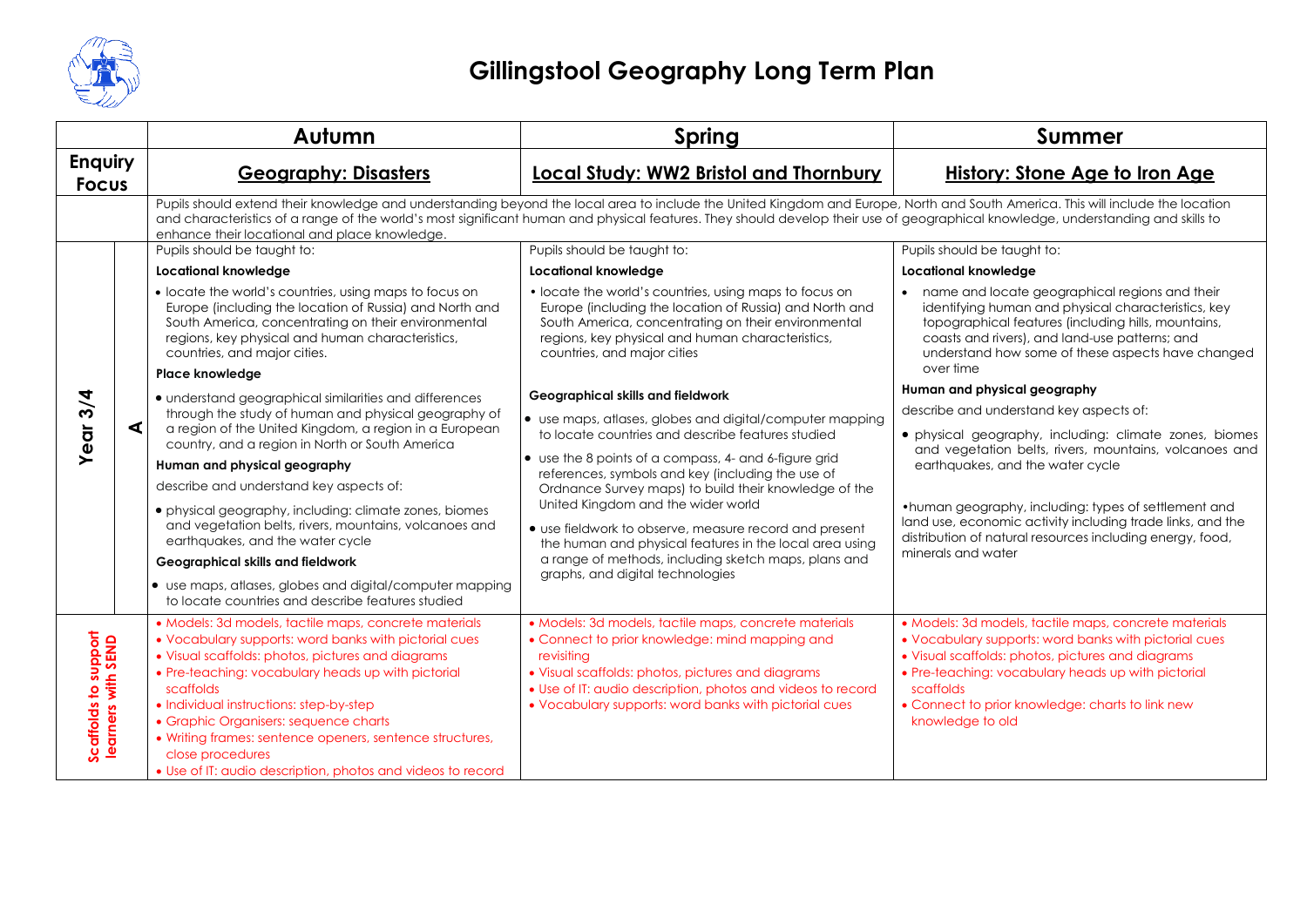

|                                                  |   | Autumn                                                                                                                                                                                                                                                                                                                                                                                                                                                                                                                                         | Spring                                                                                                                                                                                                                                                                                                                                                                                                                                                     | <b>Summer</b>                                                                                                                                                                                                                                                                                                                                                                                                                                                                                                  |
|--------------------------------------------------|---|------------------------------------------------------------------------------------------------------------------------------------------------------------------------------------------------------------------------------------------------------------------------------------------------------------------------------------------------------------------------------------------------------------------------------------------------------------------------------------------------------------------------------------------------|------------------------------------------------------------------------------------------------------------------------------------------------------------------------------------------------------------------------------------------------------------------------------------------------------------------------------------------------------------------------------------------------------------------------------------------------------------|----------------------------------------------------------------------------------------------------------------------------------------------------------------------------------------------------------------------------------------------------------------------------------------------------------------------------------------------------------------------------------------------------------------------------------------------------------------------------------------------------------------|
| <b>Enquiry</b><br><b>Focus</b>                   |   | <b>Geography: Greece and Crete</b>                                                                                                                                                                                                                                                                                                                                                                                                                                                                                                             | <b>Local Study: Romans/Invaders and</b><br><b>Settlers</b>                                                                                                                                                                                                                                                                                                                                                                                                 | <b>History: A Journey down the Nile</b>                                                                                                                                                                                                                                                                                                                                                                                                                                                                        |
|                                                  |   | Pupils should extend their knowledge and understanding beyond the local area to include the United Kingdom and Europe, North and South America. This will include the location<br>and characteristics of a range of the world's most significant human and physical features. They should develop their use of geographical knowledge, understanding and skills to<br>enhance their locational and place knowledge.                                                                                                                            |                                                                                                                                                                                                                                                                                                                                                                                                                                                            |                                                                                                                                                                                                                                                                                                                                                                                                                                                                                                                |
|                                                  |   | Pupils should be taught to:                                                                                                                                                                                                                                                                                                                                                                                                                                                                                                                    | <b>Locational knowledge</b>                                                                                                                                                                                                                                                                                                                                                                                                                                | Pupils should be taught to:                                                                                                                                                                                                                                                                                                                                                                                                                                                                                    |
|                                                  |   | Locational knowledge                                                                                                                                                                                                                                                                                                                                                                                                                                                                                                                           | • locate the world's countries, using maps to focus on                                                                                                                                                                                                                                                                                                                                                                                                     | <b>Locational knowledge</b>                                                                                                                                                                                                                                                                                                                                                                                                                                                                                    |
|                                                  |   | • locate the world's countries, using maps to focus on Europe<br>(including the location of Russia) concentrating on their<br>environmental regions, key physical and human characteristics,<br>countries, and major cities<br>• name and locate geographical regions and their identifying<br>human and physical characteristics, key topographical features<br>(including hills, mountains, coasts and rivers), and land-use<br>patterns; and understand how some of these aspects have<br>changed over time<br>Human and physical geography | Europe (including the location of Russia) concentrating<br>on their environmental regions, key physical and human<br>characteristics, countries, and major cities<br>• name and locate counties and cities of the United<br>Kingdom, geographical regions and their identifying<br>human and physical characteristics, key topographical<br>features (including hills, mountains, coasts and rivers),<br>and land-use patterns; and understand how some of | • name and locate the world's 7 continents and 5 oceans<br>• locate the world's countries, using maps to focus on Egypt<br>concentrating on their environmental regions, key physical and<br>human characteristics, countries, and major cities<br>• name and locate counties and cities of the United Kingdom,<br>geographical regions and their identifying human and physical<br>characteristics, key topographical features (including hills,<br>mountains, coasts and rivers), and land-use patterns; and |
|                                                  |   | describe and understand key aspects of:                                                                                                                                                                                                                                                                                                                                                                                                                                                                                                        | these aspects have changed over time                                                                                                                                                                                                                                                                                                                                                                                                                       | understand how some of these aspects have changed over time                                                                                                                                                                                                                                                                                                                                                                                                                                                    |
|                                                  |   |                                                                                                                                                                                                                                                                                                                                                                                                                                                                                                                                                | Human and physical geography                                                                                                                                                                                                                                                                                                                                                                                                                               | Place knowledge                                                                                                                                                                                                                                                                                                                                                                                                                                                                                                |
| 3/4<br>Year                                      | മ | • physical geography, including: climate zones, biomes and<br>vegetation belts, rivers, mountains, volcanoes and earthquakes,<br>and the water cycle<br>• human geography, including: types of settlement and land use,                                                                                                                                                                                                                                                                                                                        | • describe and understand key aspects of physical<br>geography, including: climate zones, biomes and<br>vegetation belts, rivers, mountains, volcanoes and                                                                                                                                                                                                                                                                                                 | • understand geographical similarities and differences through the<br>study of human and physical geography of a region of the<br>United Kingdom and Egypt                                                                                                                                                                                                                                                                                                                                                     |
|                                                  |   | economic activity including trade links, and the distribution of<br>natural resources including energy, food, minerals and water                                                                                                                                                                                                                                                                                                                                                                                                               | earthquakes, and the water cycle                                                                                                                                                                                                                                                                                                                                                                                                                           | Human and physical geography                                                                                                                                                                                                                                                                                                                                                                                                                                                                                   |
|                                                  |   | Geographical skills and fieldwork                                                                                                                                                                                                                                                                                                                                                                                                                                                                                                              | Geographical skills and fieldwork                                                                                                                                                                                                                                                                                                                                                                                                                          | describe and understand key aspects of:<br>• physical geography, including: climate zones, biomes and                                                                                                                                                                                                                                                                                                                                                                                                          |
|                                                  |   | • use maps, atlases, globes and digital/computer mapping to<br>locate countries and describe features studied                                                                                                                                                                                                                                                                                                                                                                                                                                  | • use maps, atlases, globes and digital/computer<br>mapping to locate countries and describe features<br>studied                                                                                                                                                                                                                                                                                                                                           | vegetation belts, rivers and the water cycle<br>• human geography, including: types of settlement and land use,<br>economic activity including trade links, and the distribution of<br>natural resources including energy, food, minerals and water                                                                                                                                                                                                                                                            |
|                                                  |   | • use the 8 points of a compass, 4- and 6-figure grid references,<br>symbols and key (including the use of Ordnance Survey maps) to<br>build their knowledge of the United Kingdom and the wider world                                                                                                                                                                                                                                                                                                                                         | • use the 8 points of a compass, 4- and 6-figure grid<br>references, symbols and key (including the use of<br>Ordnance Survey maps) to build their knowledge of the                                                                                                                                                                                                                                                                                        |                                                                                                                                                                                                                                                                                                                                                                                                                                                                                                                |
|                                                  |   | • use fieldwork to observe, measure record and present the human<br>and physical features in the local area using a range of methods,<br>including sketch maps, plans and graphs, and digital<br>technologies                                                                                                                                                                                                                                                                                                                                  | United Kingdom and the wider world                                                                                                                                                                                                                                                                                                                                                                                                                         |                                                                                                                                                                                                                                                                                                                                                                                                                                                                                                                |
| support<br>learners with<br>SEND<br>Scaffolds to |   | · Models: 3d models, tactile maps, concrete materials<br>• Connect to prior knowledge: mind mapping and revisiting<br>• Visual scaffolds: photos, pictures and diagrams<br>• Vocabulary supports: word banks with pictorial cues<br>• Memory aids: personalised dictionary, posters, key spelling<br>prompts<br>• Use of IT: audio description, photos and videos to record                                                                                                                                                                    | • Models: 3d models, tactile maps, concrete materials<br>• Vocabulary supports: word banks with pictorial cues<br>• Visual scaffolds: photos, pictures and diagrams<br>• Pre-teaching: vocabulary heads up with pictorial scaffolds<br>• Connect to prior knowledge: mind mapping and revisiting<br>• Speaking frames: sentence openers<br>• Writing frames: sentence openers, sentence structures, close<br>procedures.                                   | • Models: 3d models, tactile maps, concrete materials<br>• Vocabulary supports: word banks with pictorial cues<br>• Visual scaffolds: photos, pictures and diagrams<br>• Pre-teaching: vocabulary heads up with pictorial scaffolds<br>• Speaking frames: sentence openers<br>• Writing frames: sentence openers, sentence structures, close<br>procedures.                                                                                                                                                    |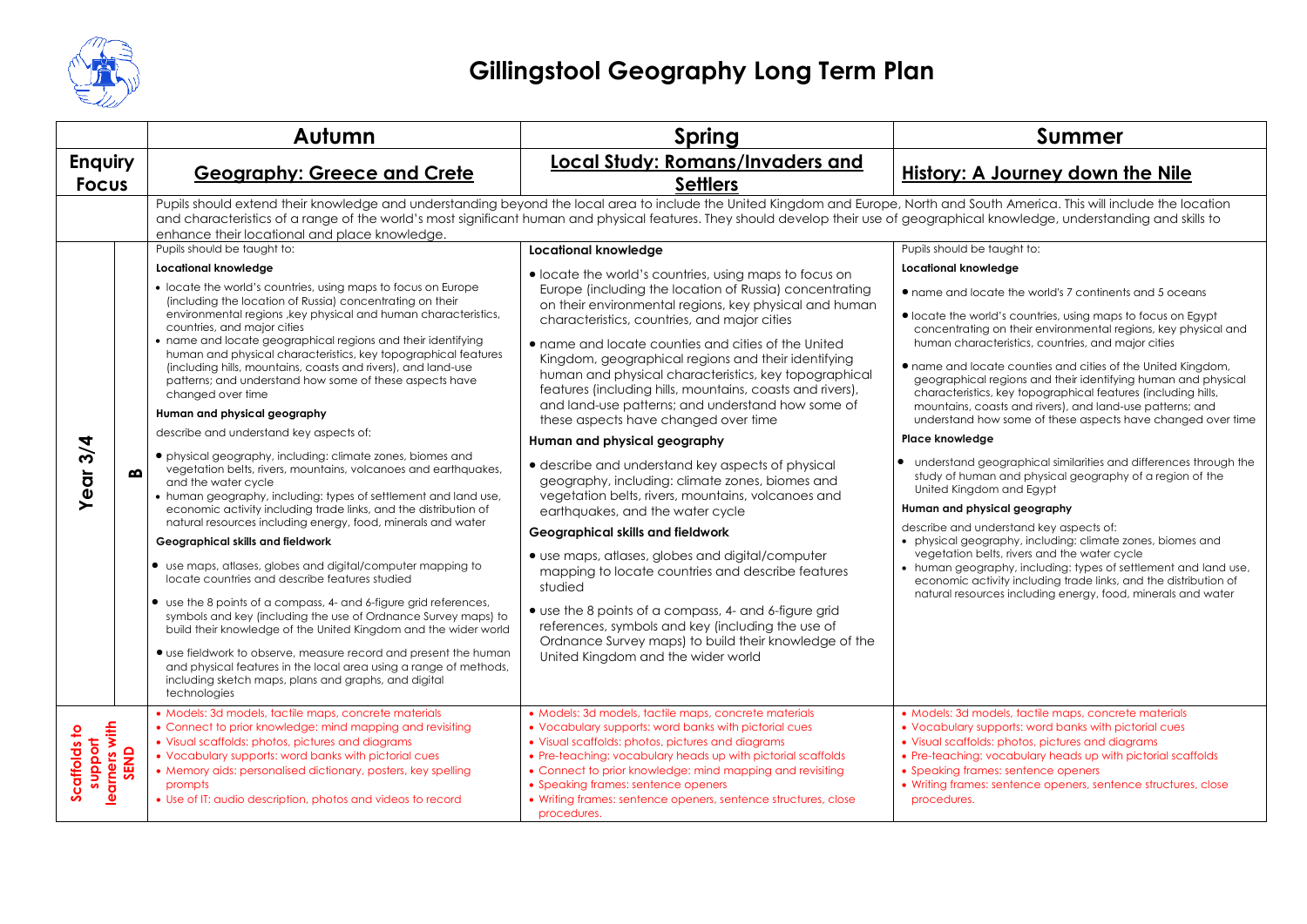

|                                        |   | Autumn                                                                                                                                                                                                                                                                                                                                                                                                                                                             | Spring                                                                                                                                                                                                                                                                                                                                                             | <b>Summer</b>                                                                                                                                                                                                                                                                                                                                |
|----------------------------------------|---|--------------------------------------------------------------------------------------------------------------------------------------------------------------------------------------------------------------------------------------------------------------------------------------------------------------------------------------------------------------------------------------------------------------------------------------------------------------------|--------------------------------------------------------------------------------------------------------------------------------------------------------------------------------------------------------------------------------------------------------------------------------------------------------------------------------------------------------------------|----------------------------------------------------------------------------------------------------------------------------------------------------------------------------------------------------------------------------------------------------------------------------------------------------------------------------------------------|
| <b>Enquiry</b><br><b>Focus</b>         |   | <b>Geography: Energy</b>                                                                                                                                                                                                                                                                                                                                                                                                                                           | <b>Local Study: Medicine</b>                                                                                                                                                                                                                                                                                                                                       | <b>History: Ancient Greece</b>                                                                                                                                                                                                                                                                                                               |
|                                        |   | enhance their locational and place knowledge.                                                                                                                                                                                                                                                                                                                                                                                                                      | Pupils should extend their knowledge and understanding beyond the local area to include the United Kingdom and Europe, North and South America. This will include the location<br>and characteristics of a range of the world's most significant human and physical features. They should develop their use of geographical knowledge, understanding and skills to |                                                                                                                                                                                                                                                                                                                                              |
|                                        |   | Pupils should be taught to:                                                                                                                                                                                                                                                                                                                                                                                                                                        | Pupils should be taught to:                                                                                                                                                                                                                                                                                                                                        | Pupils should be taught to:                                                                                                                                                                                                                                                                                                                  |
|                                        |   | <b>Locational knowledge</b>                                                                                                                                                                                                                                                                                                                                                                                                                                        | Locational knowledge                                                                                                                                                                                                                                                                                                                                               | Locational knowledge                                                                                                                                                                                                                                                                                                                         |
|                                        |   | • name and locate counties and cities of the United Kingdom,<br>geographical regions and their identifying human and physical<br>characteristics, key topographical features (including hills,                                                                                                                                                                                                                                                                     | • name and locate counties and cities of the United Kingdom,<br>Human and physical geography                                                                                                                                                                                                                                                                       | • locate the world's countries, using maps to focus on Greece<br>concentrating on their environmental regions, key physical and<br>human characteristics, countries, and major cities                                                                                                                                                        |
|                                        |   | mountains, coasts and rivers), and land-use patterns; and<br>understand how some of these aspects have changed over time                                                                                                                                                                                                                                                                                                                                           | describe and understand key aspects of:                                                                                                                                                                                                                                                                                                                            | Place knowledge                                                                                                                                                                                                                                                                                                                              |
|                                        |   | Human and physical geography                                                                                                                                                                                                                                                                                                                                                                                                                                       | • human geography, including: types of settlement and land use,<br>economic activity including trade links, and the distribution of                                                                                                                                                                                                                                | • understand geographical similarities and differences through the<br>study of human and physical geography of a region of the                                                                                                                                                                                                               |
| 5/6                                    |   | describe and understand key aspects of:<br>• physical geography, including: climate zones, biomes and                                                                                                                                                                                                                                                                                                                                                              | natural resources including energy, food, minerals and water                                                                                                                                                                                                                                                                                                       | United Kingdom and Greece                                                                                                                                                                                                                                                                                                                    |
|                                        | ◀ | vegetation belts, rivers, mountains, volcanoes and earthquakes,<br>and the water cycle                                                                                                                                                                                                                                                                                                                                                                             |                                                                                                                                                                                                                                                                                                                                                                    | Human and physical geography<br>describe and understand key aspects of:                                                                                                                                                                                                                                                                      |
| ā                                      |   | human geography, including: types of settlement and land use,<br>economic activity including trade links, and the distribution of<br>natural resources including energy, food, minerals and water                                                                                                                                                                                                                                                                  |                                                                                                                                                                                                                                                                                                                                                                    | • physical geography, including: climate zones, biomes and<br>vegetation belts, rivers and the water cycle<br>• human geography, including: types of settlement and land use,                                                                                                                                                                |
|                                        |   | Geographical skills and fieldwork                                                                                                                                                                                                                                                                                                                                                                                                                                  |                                                                                                                                                                                                                                                                                                                                                                    | economic activity including trade links, and the distribution of<br>natural resources including energy, food, minerals and water                                                                                                                                                                                                             |
|                                        |   | • use the 8 points of a compass, 4- and 6-figure grid references,<br>symbols and key (including the use of Ordnance Survey maps) to<br>build their knowledge of the United Kingdom and the wider world                                                                                                                                                                                                                                                             |                                                                                                                                                                                                                                                                                                                                                                    | Geographical skills and fieldwork<br>• use the 8 points of a compass, 4- and 6-figure grid references,                                                                                                                                                                                                                                       |
|                                        |   | • use fieldwork to observe, measure record and present the human<br>and physical features in the local area using a range of methods,<br>including sketch maps, plans and graphs, and digital<br>technologies                                                                                                                                                                                                                                                      |                                                                                                                                                                                                                                                                                                                                                                    | symbols and key (including the use of Ordnance Survey maps) to<br>build their knowledge of the United Kingdom and the wider<br>world                                                                                                                                                                                                         |
| support<br>th SEND<br>Scaffolds to sup |   | • Connect to prior knowledge: mind mapping and revisiting<br>• Visual scaffolds: photos, pictures and diagrams<br>• Speaking frames: sentence openers<br>• Memory aids: personalised dictionary, posters, key spelling<br>prompts<br>• Vocabulary supports: word banks with pictorial cues<br>• Graphic Organisers: picture dictionaries<br>• Graphic Organisers: sequence charts<br>• Writing frames: sentence openers, sentence structures, close<br>procedures. | • Connect to prior knowledge: mind mapping and revisiting<br>• Vocabulary supports: word banks with pictorial cues<br>• Visual scaffolds: photos, pictures and diagrams<br>• Memory aids: personalised dictionary, posters, key spelling<br>prompts<br>• Graphic Organisers: sequence charts                                                                       | • Connect to prior knowledge: charts to link new knowledge to old<br>• Connect to prior knowledge: mind mapping and revisiting<br>• Models: 3d models, tactile maps, concrete materials<br>• Vocabulary supports: word banks with pictorial cues<br>• Visual scaffolds: photos, pictures and diagrams<br>• Speaking frames: sentence openers |
|                                        |   | • Use of IT: audio description, photos and videos to record<br>• Memory aids: manipulatives (cubes, counters, number lines,<br>calculators)                                                                                                                                                                                                                                                                                                                        |                                                                                                                                                                                                                                                                                                                                                                    |                                                                                                                                                                                                                                                                                                                                              |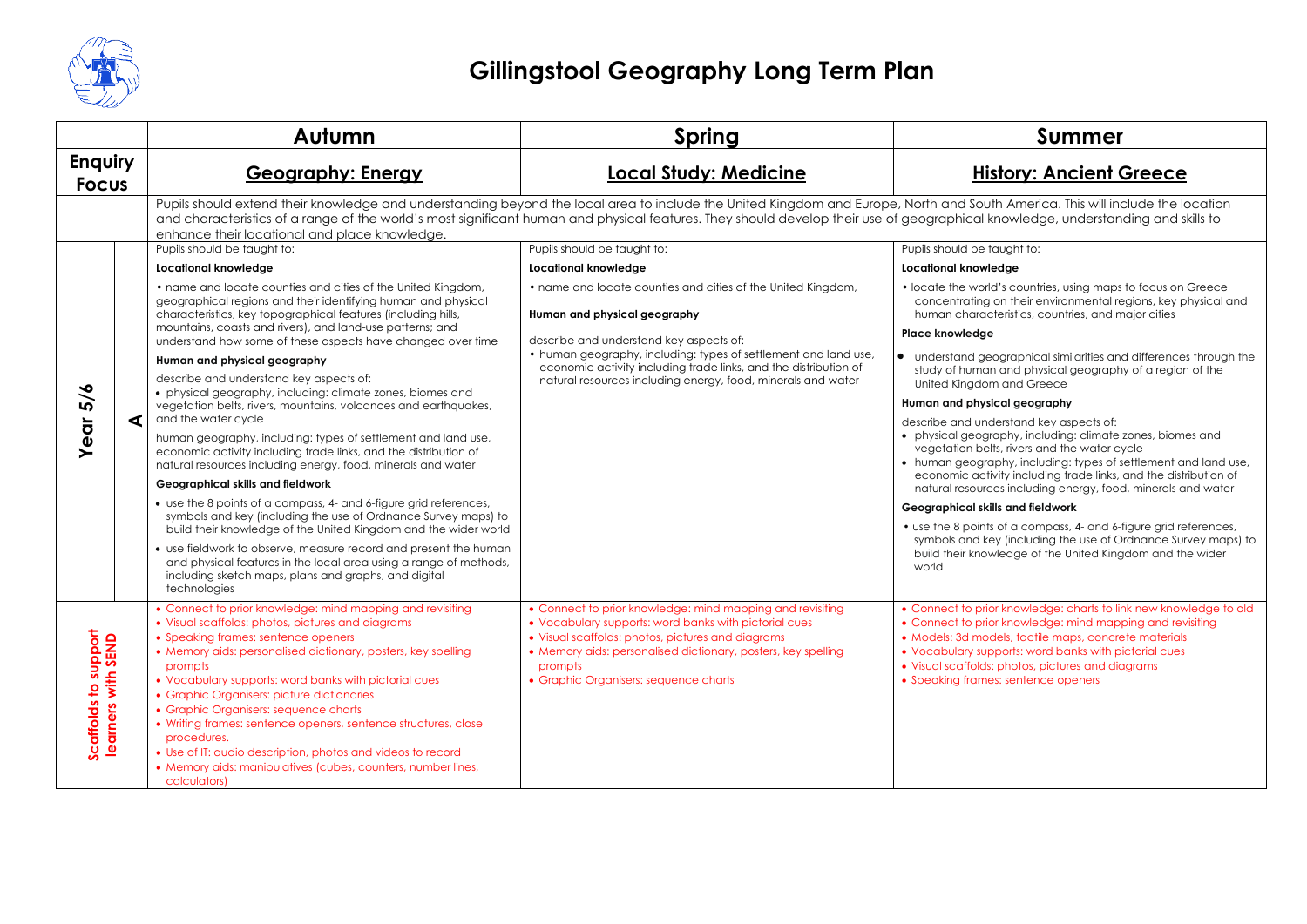

|                                                                       | Autumn                                                                                                                                                                                                                                                                                                                                                                                                                                                                                                                                                                                                                                                                                                                                                                                                                                                                                                                                                                                                                                                                                                                                                                                                                                                                                                                                                                                                                                                                                                                                                                               | <b>Spring</b>                                                                                                                                                                                                                                                                                                                                                                                                                                                                                                                                                                                                                                                                                                                                                                                                                                                                                                                                                                                                                                                                                                                                                                                                                                                                                                                                                                                                                                                                                                                                                                                                                     | <b>Summer</b>                                                                                                                                                                                                                                                                                                                                                                                                                                                                                                                                                                                                                                                                                                                                                                                                                                                                                                                                                                                                                                                                                       |
|-----------------------------------------------------------------------|--------------------------------------------------------------------------------------------------------------------------------------------------------------------------------------------------------------------------------------------------------------------------------------------------------------------------------------------------------------------------------------------------------------------------------------------------------------------------------------------------------------------------------------------------------------------------------------------------------------------------------------------------------------------------------------------------------------------------------------------------------------------------------------------------------------------------------------------------------------------------------------------------------------------------------------------------------------------------------------------------------------------------------------------------------------------------------------------------------------------------------------------------------------------------------------------------------------------------------------------------------------------------------------------------------------------------------------------------------------------------------------------------------------------------------------------------------------------------------------------------------------------------------------------------------------------------------------|-----------------------------------------------------------------------------------------------------------------------------------------------------------------------------------------------------------------------------------------------------------------------------------------------------------------------------------------------------------------------------------------------------------------------------------------------------------------------------------------------------------------------------------------------------------------------------------------------------------------------------------------------------------------------------------------------------------------------------------------------------------------------------------------------------------------------------------------------------------------------------------------------------------------------------------------------------------------------------------------------------------------------------------------------------------------------------------------------------------------------------------------------------------------------------------------------------------------------------------------------------------------------------------------------------------------------------------------------------------------------------------------------------------------------------------------------------------------------------------------------------------------------------------------------------------------------------------------------------------------------------------|-----------------------------------------------------------------------------------------------------------------------------------------------------------------------------------------------------------------------------------------------------------------------------------------------------------------------------------------------------------------------------------------------------------------------------------------------------------------------------------------------------------------------------------------------------------------------------------------------------------------------------------------------------------------------------------------------------------------------------------------------------------------------------------------------------------------------------------------------------------------------------------------------------------------------------------------------------------------------------------------------------------------------------------------------------------------------------------------------------|
| <b>Enquiry</b><br><b>Focus</b>                                        | <b>Geography: Climate</b>                                                                                                                                                                                                                                                                                                                                                                                                                                                                                                                                                                                                                                                                                                                                                                                                                                                                                                                                                                                                                                                                                                                                                                                                                                                                                                                                                                                                                                                                                                                                                            | Local Study: Trade: Slavery/Fair-Trade                                                                                                                                                                                                                                                                                                                                                                                                                                                                                                                                                                                                                                                                                                                                                                                                                                                                                                                                                                                                                                                                                                                                                                                                                                                                                                                                                                                                                                                                                                                                                                                            | History: Mayan / Amazon Basin                                                                                                                                                                                                                                                                                                                                                                                                                                                                                                                                                                                                                                                                                                                                                                                                                                                                                                                                                                                                                                                                       |
| Year 5/6<br>മ                                                         | enhance their locational and place knowledge.<br>Pupils should be taught to:<br>Locational knowledge<br>• locate the world's countries, using maps to focus on Europe<br>(including the location of Russia) and North and South America,<br>concentrating on their environmental regions, key physical and<br>human characteristics, countries, and major cities<br>• identify the position and significance of latitude, longitude,<br>Equator, Northern Hemisphere, Southern Hemisphere, the Tropics of<br>Cancer and Capricorn, Arctic and Antarctic Circle, the<br>Prime/Greenwich Meridian and time zones (including day and<br>night)<br>Place knowledge<br>understand geographical similarities and differences through the<br>study of human and physical geography of a region of the United<br>Kingdom, a region in a European country, and a region in North or<br>South America<br>Human and physical geography<br>describe and understand key aspects of:<br>• physical geography, including: climate zones, biomes and<br>vegetation belts, rivers, mountains, volcanoes and earthquakes,<br>and the water cycle<br>• human geography, including: types of settlement and land use,<br>economic activity including trade links, and the distribution of<br>natural resources including energy, food, minerals and water<br>Geographical skills and fieldwork<br>• use the 8 points of a compass, 4- and 6-figure grid references,<br>symbols and key (including the use of Ordnance Survey maps) to<br>build their knowledge of the United Kingdom and the wider world | Pupils should extend their knowledge and understanding beyond the local area to include the United Kingdom and Europe, North and South America. This will include the location<br>and characteristics of a range of the world's most significant human and physical features. They should develop their use of geographical knowledge, understanding and skills to<br>Pupils should be taught to:<br>Locational knowledge<br>• locate the world's countries, using maps to focus on Europe<br>(including the location of Russia) and North and South America<br>• name and locate counties and cities of the United Kingdom<br>• identify the position and significance of latitude, longitude,<br>Equator, Northern Hemisphere<br>Place knowledge<br>understand geographical similarities and differences through the<br>study of human and physical geography of a region of the United<br>Kingdom, a region in a European country, and a region in North or<br>South America<br>Human and physical geography<br>• describe and understand key aspects of:<br>human geography, including: types of settlement and land use,<br>economic activity including trade links, and the distribution of<br>natural resources including energy, food, minerals and water<br>Geographical skills and fieldwork<br>• use maps, atlases, globes and digital/computer mapping to<br>locate countries and describe features studied<br>• use the 8 points of a compass, 4- and 6-figure grid references,<br>symbols and key (including the use of Ordnance Survey maps) to<br>build their knowledge of the United Kingdom and the wider world | Pupils should be taught to:<br><b>Locational knowledge</b><br>• locate the world's countries, using maps to focus on Europe<br>(including the location of Russia) and North and South America<br>• identify the position and significance of latitude, longitude,<br>Equator, Northern Hemisphere, Southern Hemisphere, the Tropics of<br>Cancer and Capricorn and time zones (including day and night)<br>Place knowledge<br>• understand geographical similarities and differences through the<br>study of human and physical geography of a region of the<br>United Kingdom, a region in a European country, and a region in<br>North or South America<br>Human and physical geography<br>describe and understand key aspects of:<br>• physical geography, including: climate zones, biomes and<br>vegetation belts, rivers, mountains, volcanoes and earthquakes,<br>and the water cycle<br>• human geography, including: types of settlement and land use,<br>economic activity including trade links, and the distribution of<br>natural resources including energy, food, minerals and water |
| support<br>learners with SEND<br>$\overline{\mathbf{c}}$<br>Scaffolds | • Connect to prior knowledge: mind mapping and revisiting<br>• Vocabulary supports: word banks with pictorial cues<br>• Visual scaffolds: photos, pictures and diagrams<br>• Memory aids: personalised dictionary, posters, key spelling<br>prompts<br>· Models: 3d models, tactile maps, concrete materials<br>• Speaking frames: sentence openers<br>• Graphic Organisers: The Funnel<br>• Graphic Organisers: sequence charts                                                                                                                                                                                                                                                                                                                                                                                                                                                                                                                                                                                                                                                                                                                                                                                                                                                                                                                                                                                                                                                                                                                                                     | • Pre-teaching: vocabulary heads up with pictorial scaffolds<br>• Connect to prior knowledge: charts to link new knowledge to old<br>• Connect to prior knowledge: mind mapping and revisiting<br>• Individual instructions: step-by-step<br>• Graphic Organisers: sequence charts<br>• Writing frames: sentence openers, sentence structures, close<br>procedures.<br>• Visual scaffolds: photos, pictures and diagrams<br>• Use of IT: audio description, photos and videos to record<br>Speaking frames: sentence openers                                                                                                                                                                                                                                                                                                                                                                                                                                                                                                                                                                                                                                                                                                                                                                                                                                                                                                                                                                                                                                                                                                      | • Pre-teaching: vocabulary heads up with pictorial scaffolds<br>• Writing frames: sentence openers, sentence structures, close<br>procedures.<br>• Visual scaffolds: photos, pictures and diagrams<br>• Memory aids: personalised dictionary, posters, key spelling<br>prompts<br>• Vocabulary supports: word banks with pictorial cues<br>• Vocabulary supports: simplified questions and instructions<br>• Speaking frames: sentence openers<br>• Individual instructions: step-by-step<br>• Individual instructions: pictorial instructions<br>• Graphic Organisers: sequence charts                                                                                                                                                                                                                                                                                                                                                                                                                                                                                                             |